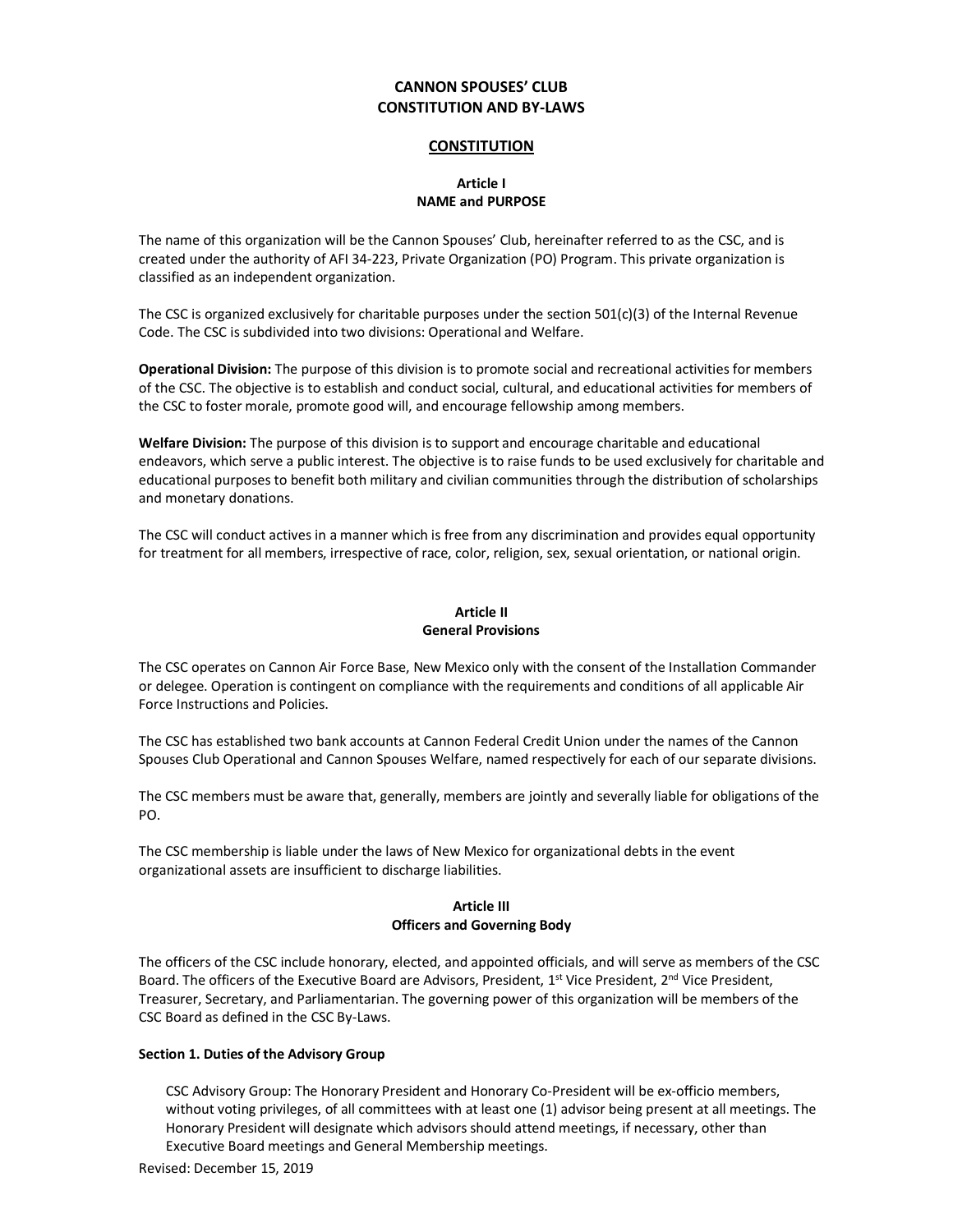- A. The Honorary President will be the spouse of the Commander of the  $27<sup>th</sup>$  SOW and the Honorary Co-President will be the spouse of the Vice Wing Commander of the 27<sup>th</sup> SOW, with his or her consent.
- B. If the aforementioned designees are unable or unwilling to fulfill the duties for the Cannon Spouses' Club, a representative will be chosen, from the willing Group Command spouses, by the Honorary President.

## **Section 2. Duties of the President:**

- A. Presides at all regular and special meetings of the CSC Board and Executive Board.
- B. Is the official spokesperson of the CSC.
- C. Calls the meeting of general membership to order.
- D. Appoints a Parliamentarian.
- E. Appoints, with Executive Board approval, chairpersons of all standing committees and special committees, when necessary to conduct the business of the CSC.
- F. Ensures that job descriptions are updated and distributed to all board members at the beginning of the board year.
- G. Is reported to by all elected officers and the Parliamentarian.
- H. Will not make a motion or amend a motion and only votes in the case of a tie.
- I. Ensures that the Secretary emails the minutes of all general membership and executive council meetings to the PO Monitor.
- J. Is authorized to spend a sum not to exceed the amount budgeted as "Board Discretionary Expenses", providing such expenditure is in keeping with the Constitution and By-Laws of the CSC.
- K. Ensures the CSC's Constitution and By-Laws are reviewed annually, or when there are changes to the intent of the CSC's primary purpose.
- L. Submits Constitution and By-Laws to the 27th Special Operations Force Support Squadron Private Organization Monitor 27 SOFSS/FSR every 2 years or as needed.
- M. Submits an annual report at the May Executive Board meeting summarizing the activities of the year as well as presenting information and recommendations for their successor.

#### **Section 3. Duties of the First Vice President:**

- A. Assists the President in all CSC business.
- B. Performs President's duties in the President's absence.
- C. Attends (or appoints a proxy to attend) base wide briefings/meetings to promote the CSC as designated by the President.
- D. Attends Operational and Budget Committee meetings.
- E. Acts as advisor to all Operational Committees.
- F. Carries out the responsibilities as stated in the job description and any other duties assigned by the President.
- G. Ensures that Honorary Members are welcomed.
- H. Serves as CSC property manager to include holiday and special event decorations, and special activities supplies.

#### **Section 4. Duties of the Second Vice President:**

- A. Assists the President in all CSC business.
- B. Performs First Vice President's duties in the First Vice President's absence. The Second Vice President will assume the duties of the President in the absence of the First Vice President and President.
- C. Serves as advisor to all Welfare Committees.
- D. Attends Welfare and Budget Committee meetings.
- E. Carries out the responsibilities as stated in the job description and any other duties assigned by the President.
- F. Ensures that Honorary Members are farewelled.
- G. Assists the Thrift Shop Chair.
- H. Attends Thrift Shop meetings.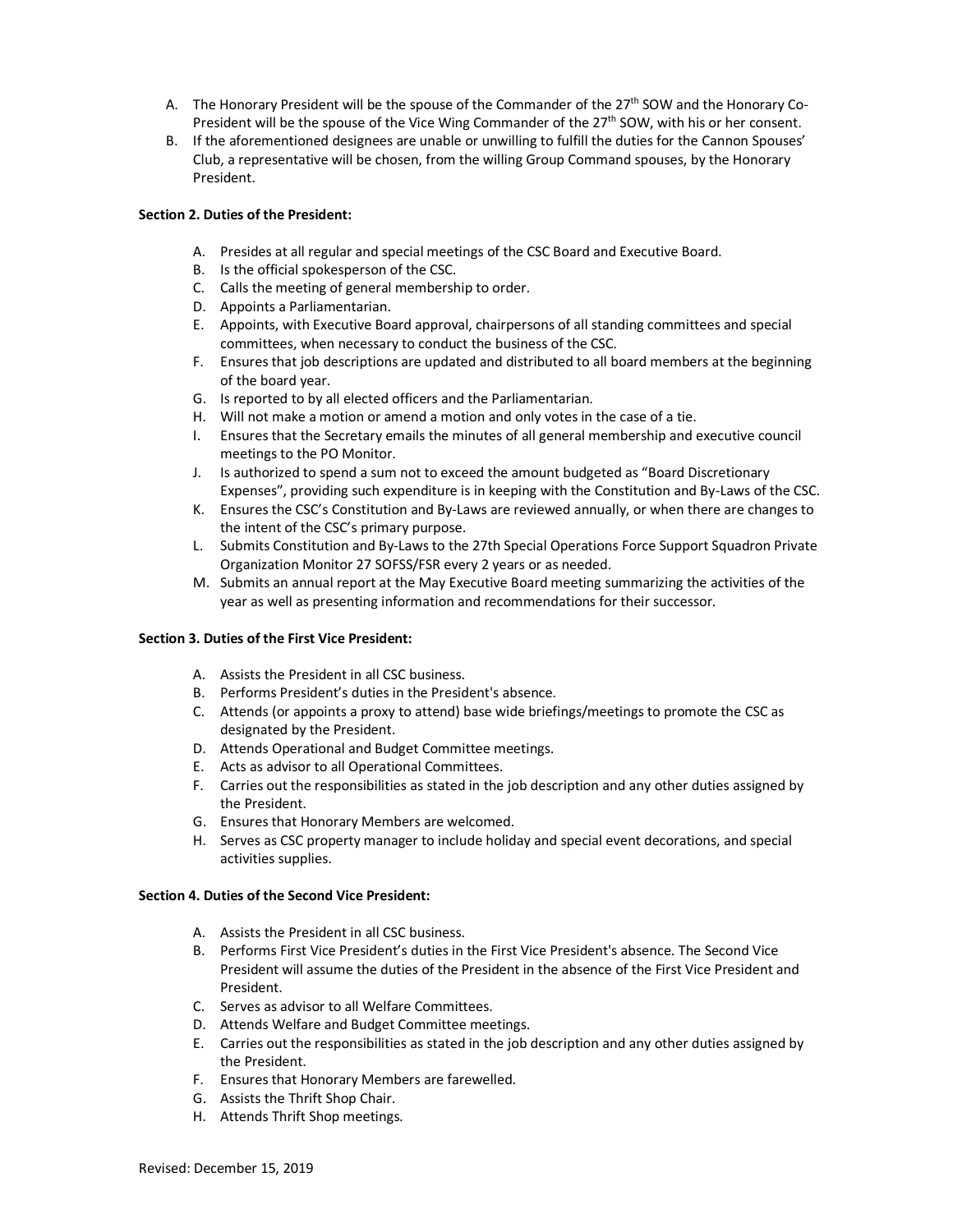#### **Section 5. Duties of the Secretary:**

- A. Attends, records and types minutes of all regular and special meetings of the CSC and the Executive Board. Keeps account of all members present at meetings.
- B. Emails the minutes of all general board and executive board meetings to the PO Monitor, within two weeks of the meeting and files a copy in the Secretary binder.
- C. Maintains all records/monthly board reports submitted to the CSC gmail, in the Google folder.
- D. Ensures organizational records are compiled, maintained, and transferred to his/her successor.
- E. Is the custodian of the permanent records of the CSC.
- F. Is responsible for all correspondence of the CSC as directed by the President.
- G. Reserves space for monthly board meetings.
- H. Notifies all members of the CSC Board or Executive Board of the time and place of all meetings.
- I. Carries out the responsibilities as stated in the job description and any other duties assigned by the President.
- J. Sends letters of termination to any board member who has 3 unexcused board meeting absences.

#### **Section 6. Duties of the Treasurer:**

- A. Establishes an annual operational and welfare budget/financial plan for the CSC. The plan will include projected activities including income and expenses, and capital purchases, such as equipment. The budget will establish the financial objectives to generate the income to cover planned expenses.
- B. Maintains records of all financial transactions and the financial status of the CSC.
- C. Prepares income and expense statements, either on an accrual or cash basis. The income and expense statements will reflect monetary events that have occurred during each period.
- D. Prepares and updates a balance sheet accounting for total assets, liabilities and net worth of the CSC.
- E. Establishes and maintains all necessary bank accounts, withdraws funds and makes all disbursements for payments authorized by the membership or Executive Committee and when approved by the President. Receives and disperses all funds belonging to the Operational and Welfare funds.
- F. Pays insurance premiums for liability and bond insurance (CSC and Thrift Shop).
- G. Prepares and presents the monthly Operational and Welfare Financial Report at the governing board meetings.
- H. Emails monthly bank statements, reconciliations and financial reports to the PO Monitor.
- I. Emails Welfare Annual Financial Statement to the PO Monitor as soon as possible after the fiscal year end.
- J. Reconciles the Operational & Welfare Funds ledgers and checkbooks monthly.
- K. Ensures that the appropriate IRS tax filings are completed at the end of the fiscal year for Operational & Welfare divisions.
- L. Chairs the Operational and Welfare Budget Meetings.
- M. Prepares the Operational and Welfare Budgets for the following fiscal year.
- N. Ensures that there are two signatures for every check written on either Operational or Welfare account. Authorized signatures include, President, First Vice President, and Second Vice President. The Thrift Shop Manager is authorized for Welfare account, but cannot sign their own honorarium check.
- O. Works with Thrift Shop Manager to keep records of sales, deposits, and expenses.
- P. Ensures that fundraising does not take place during the Combined Federal Campaign.
- Q. Advises President on all financial matters.

# **Section 7. Duties of the Parliamentarian:**

- A. Advises the President, Executive Board, and general membership on points of order and proper procedures in accordance with the Constitution and By-Laws of the CSC and the latest revised edition of Robert's Rules of Order.
- B. Serves as a non-voting member of the CSC Board.
- C. Serves as liaison to the  $27<sup>th</sup>$  SOW Legal Office on CSC matters.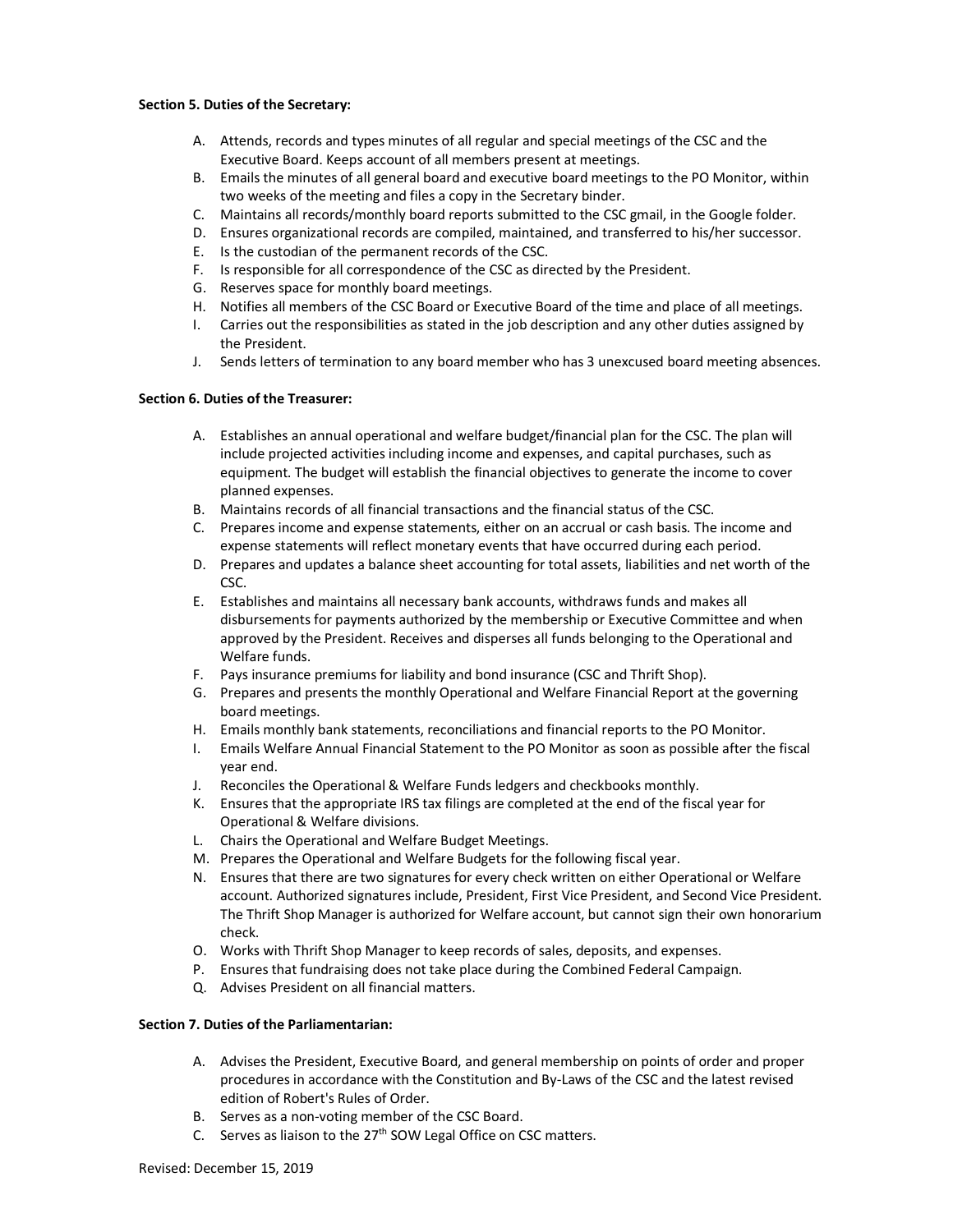- D. Supervises the election of the Executive Board.
- E. Counts the votes for all motions presented to the board or the general membership.
- F. Chairs the Constitution and By-Laws Committee, ensuring timely updates and revisions to the documents.
- G. Ensures updated copies of Constitution and By-Laws are provided to the PO Monitor.
- H. Ensures that the PO Monitor receives an updated executive board roster at the beginning of the board year and when there are any changes to the board positions.
- I. Carries out the responsibilities as stated in the job description and any other duties assigned by the President.

# **Article IV Membership or Patronage**

Membership into the CSC is voluntary and will include four categories: Active, Associate, Courtesy and Honorary. Membership is open to all persons regardless of race, color, sex, religion, handicap, sexual orientation or national origin, provided they meet the requirements of this article.

For the purposes of the CSC official documents, to include but not limited to the Constitution, By-Laws and Operating Policies, the term 'spouse' is defined in accordance with 28 USC 1738C, the current Federal law applicable to the Armed Forces.

# **Section 1. Active Members:**

- A. Spouses of all military members of the armed forces on active duty permanently assigned to Cannon AFB.
- B. Spouses of all military members who are assigned elsewhere, while the spouse resides in the Cannon AFB area.

# **Section 2. Associate Members:**

- A. Spouses of active or retired Civil Service Employees assigned to Cannon AFB.
- B. Spouses of retired military members or reserve members of the armed forces.
- C. Former spouses who are eligible for benefits under Public Law 97-252, Title 10 "Uniformed Services for Spouses Protection Act".
- D. Widowed spouses of military members.

#### **Section 3. Courtesy Members**:

- A. Contract employees of the CSC to include, but not limited to, the Thrift Shop Manager and Assistant Manager, for the duration of their employment will be courtesy members. Upon termination of their employment, if eligible under the above guidelines they may choose to become either Active or Associate members.
- B. Active duty military members assigned to Cannon AFB.
- C. Civil service employees assigned to Cannon AFB.
- D. Cannot hold a board position.

#### **Section 4. Honorary Members:**

- A. With approval of the Executive Board, the Honorary President may invite such person(s) as deemed appropriate to be Honorary Members of the CSC, granting membership for a period of one (1) year.
- B. Spouses of active duty Air Force members who are widowed while the spouse is on active duty will automatically become honorary members for a temporary period of six months. After a sixmonth period, they may choose to become Associate members if they wish to participate in a more active role.

#### **Section 5. Members Rights, Requirements, and Responsibilities**:

- A. Active members will pay dues and have the privilege of voting, holding office, and participating in all CSC activities. (See Table 1.0).
- B. Associate members will pay dues and enjoy all privileges of Active members, except holding elected office. Associate members can be appointed to chair standing committees or special committees. Associate members can vote.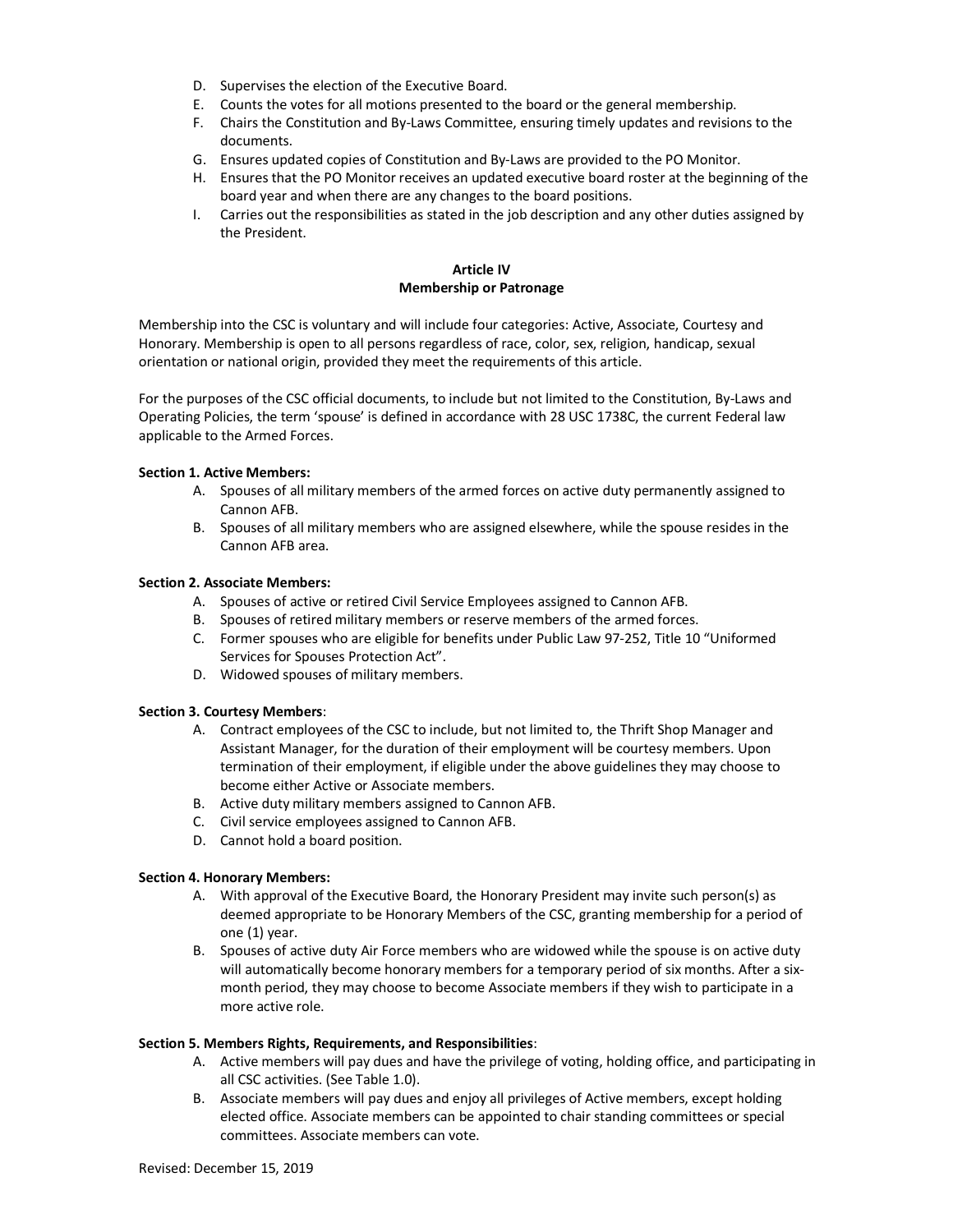- a. If a spouse of an Active member retires while the Active member is serving as a member of the board in an elected position they may choose to continue to serve through the conclusion of the term with active member privileges and responsibilities.
- C. Courtesy members will pay dues and may participate in all activities of the CSC except voting, holding elected and non-elected board positions. (See Table 1.0).
- D. Honorary members will not pay dues, but may participate in all activities except voting, holding office, and being a standing committee chairperson. Honorary members will not be held liable for any debts incurred by the organization.
	- a. If a spouse of an active duty Air Force member is widowed while serving as a member of the board in an elected or non-elected position they may choose to continue to serve through the conclusion of the term with active member privileges and responsibilities.
- E. Each member is provided with access to a copy of the Constitution and By-Laws.
- F. Each member, except Honorary members, is informed prior to joining that financial liability incurred by the organization may result in individual responsibility. This does not relinquish the members' responsibility even if the organization has been dissolved or redesignated. For this reason, the Executive Board will ensure that a time phased plan of action is prepared for review by the membership, prior to dissolution of assets, or at any time financial statements reflect the organization to be having financial trouble. The organization must be able to discharge its debts. Should the entity fail to do so, it will be the responsibility of its members to ensure that all debts are satisfied. The CSC currently operates on a budget created from funds raised in the prior board year and does not incur debt.
- G. Membership dues will be renewed in June of every year to remain an active member.

#### **Table 1.0**

| Membership | <b>Hold Elected</b> | Hold Non- | May Vote? | Pay Dues? | Payment             |
|------------|---------------------|-----------|-----------|-----------|---------------------|
| Type       | Office              | Elected   |           |           | Method              |
|            |                     | Office    |           |           |                     |
| Active     | Yes                 | Yes       | Yes       | Yes       | Annually/Biannually |
| Associate  | No                  | Yes       | Yes       | Yes       | Annually/Biannually |
| Courtesy   | No                  | No        | No        | Yes       | Annually/Biannually |
| Honorary   | No                  | No        | No        | No        | Annually/Biannually |
|            |                     |           |           |           |                     |

#### **Section 6. Termination and/or Suspension of Membership:**

- A. Membership in the CSC is terminated if any of the following occur:
	- a. Upon permanent departure from the area.
	- b. Upon written resignation to the Membership Chairperson.
	- c. By the Executive Board with a two/thirds approval vote of the whole Board for cause involving discreditable conduct.
	- d. Any member suspended from the CSC will be notified of the suspension, in writing, by the Secretary.

#### **Section 7. Guests:**

- A. Limitations may be imposed on guest attendance and activities, if the Executive Board should deem such action necessary to the welfare of the CSC.
- B. The chairperson of each CSC activity will be responsible for verifying eligibility of those participating in said activity by consulting with the Membership Chairperson.
- C. The membership has first priority on reservations to any CSC function with the exception of the annual auction. The availability of reservations beyond that may be left to the discretion of the chairperson of the event, or the chairperson's designated representative, provided guest limitations have not been placed on that particular event by the Executive Board.
- D. Guests may receive prizes at events and activities, provided no such limitations are placed in advance (see A. above) and eligibility has been verified (B. above).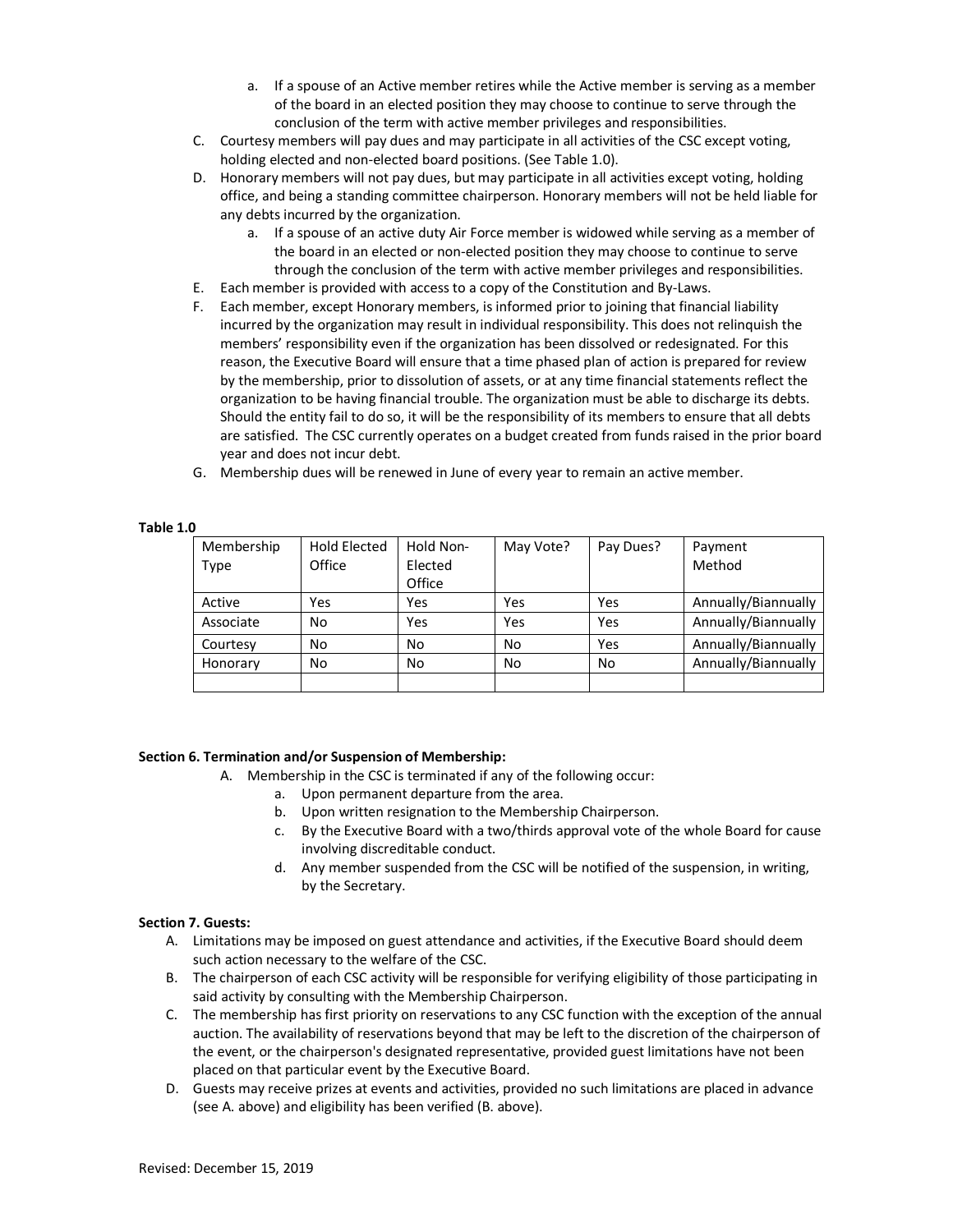# **Article V Methods of Financing**

**CSC Operational Fund** - This fund is composed of membership dues (as established by the CSC Board and approved by the general membership), Ways and Means, net proceeds from CSC-sponsored fundraising events **and Board approved Welfare discretionary funds**. This money will be utilized for CSC operational expenses (such as entertainment, publications, decorations, programs, luncheons, etc.).

**CSC Welfare Fund** - This fund is composed of all net proceeds from all CSC sponsored Charitable and Scholarship fundraising functions and all net proceeds from the Thrift Shop. This fund wijll be used for scholarships and to promote charitable activities.

The CSC will support the CSC Website and the amount of advertising money received shall never be greater than the cost of publication according to Internal Revenue Service regulations.

Fundraising efforts will not compete or duplicate activities of the Army and Air Force Exchange Services (AAFES) or the 27<sup>th</sup> Special Operations Force Support Squadron NAFIs.

# **Article VI Fundraisers**

All requests for special functions, resale activities to include charity drives and fundraising events will be typed and submitted on a fundraiser form at least 14 business days prior to the event being held and forwarded to the Private Organization Monitor and approved by the Installation Commander or delegee. Advertising for the aforementioned event will not occur without approval. All print and electronic media mentioning the PO's name must prominently display the following disclaimer confirming the PO is not a part of the DOD: "This is a private organization. It is not a part if the Department of Defense or any of its components and it has no governmental status." This disclaimer must also be provided in verbal communication and public announcements.

Only internal fundraisers (i.e. those conducted mainly by DOD personnel for the benefit of DOD personnel) will be authorized during the Combined Federal Campaign or Air Force Assistance Fund drives. Additionally, the fundraiser must occur away from the workplace and not detract from these official campaigns. Approval for fundraisers during the Combined Federal Campaign or Air Force Assistance Fund will be at the discretion of the Installation Commander or delegee.

# **Article VII Meeting and Quorums**

Minutes of each meeting will be signed by the President and Secretary and sent monthly. A copy of the financial report/statement will be forwarded with the minutes to the 27<sup>th</sup> Special Operations Force Support Squadron Private Organization Monitor (27 SOFSS/ FSR NAF ACCOUNTING OFFICE) within two weeks after the meeting.

The summer prior to the fall start of the CSC year the CSC Board shall meet monthly for a board meeting at a day, time, and place designated by the Board members unless otherwise designated by the President, provided a quorum is present. The CSC board consists of the CSC Advisors, Executive board, Parliamentarian, and the Chairpersons of all standing committees and appointed positions. The function of the CSC Board shall be to formulate club policies and procedures. The CSC Board shall be insured pursuant to AFI 34-223. The Board shall be responsible for formulating the policies and directing the operations and organization of the CSC. Special planning meeting of the Governing Board may be called by the President or by three members of the Governing Board. A quorum will consist of 51% voting members present at the meeting.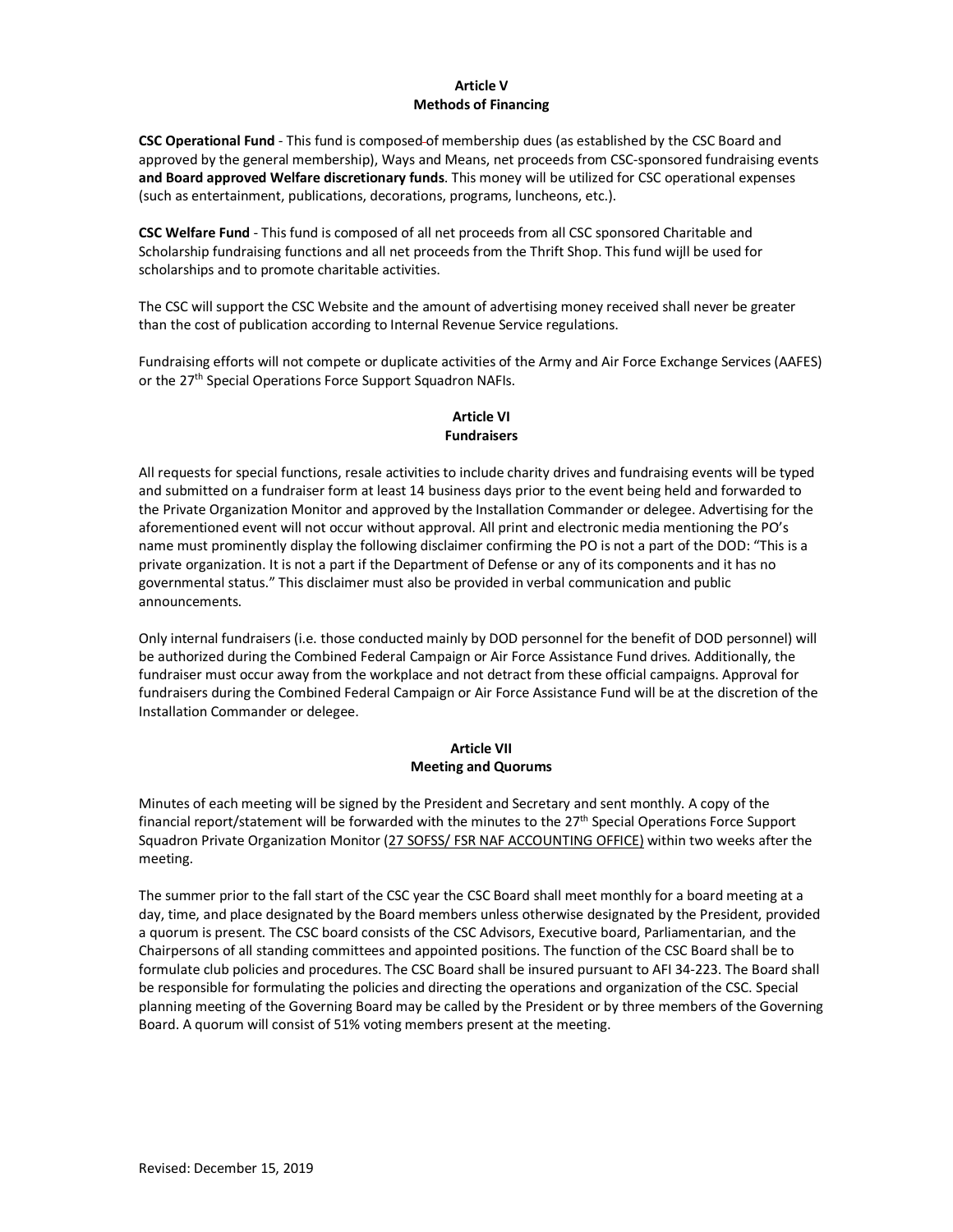# **Article VIII Adoption and Amendments**

The Constitution and By-Laws must be approved by 75% of present membership and become effective only upon the approval of the Installation Commander or delegee. All Constitutions and By-laws must be routed through the 27th Special Operations Force Squadron Private Organization Monitor before being submitted to the Installation Commander or delegee for approval.

Constitution and By-Laws will be reviewed, changed, amended, revised, or updated every two years, or when there is a change in the purpose, function, or membership eligibility. All proposed changes and reviews must be submitted in writing and forwarded to the 27<sup>th</sup> Special Operations Force Support Squadron Private Organization Monitor (27 SOFSS/ FSR NAF ACCOUNTING OFFICE) before being approved by the Installation Commander or delegee.

If the Constitution and By-Laws are current and accurate the CSC must send a letter to 27 SOFSS/ FSR NAF ACCOUNTING OFFICE stating the Constitution and By-laws are current.

The majority of present members may amend the Constitution and By-laws. Any amendment changing the operational purpose or procedures of the Constitution and/or By-Laws will not become effective until approval is obtained by the Installation Commander or delegee. All proposed amendments will be forwarded to the  $27<sup>th</sup>$ Special Operations Force Support Squadron Private Origination Monitor (27 SOFSS/ FSR NAF ACCOUNTING OFFICE) prior to submission to the Installation Commander or delegee.

# **Article IX Dissolution**

The 27th SOFSS/CC will be notified of the intent of the CSC to dissolve and will be provided with a time-phased plan of the CSC to do so. Any outstanding debt will be satisfied with existing funds. The balance of these assets will be disposed of as determined by the membership with approval from the Installation Commander or delegee. AFI 34-223, paragraph 12 provides guidance for private organization dissolution. The Installation Commander or delegee retains the right to initiate dissolution.

#### **Article X Insurance Coverage**

Insurance requirements will be in accordance with AFI 34-223, paragraph 10.15 and in compliance with base legal office directives. A request for a waiver will be routed through the base legal office prior to approval. The waiver authority for insurance coverage is the Installation Commander or delegee. Once the waiver is approved, it will be re-evaluated annually.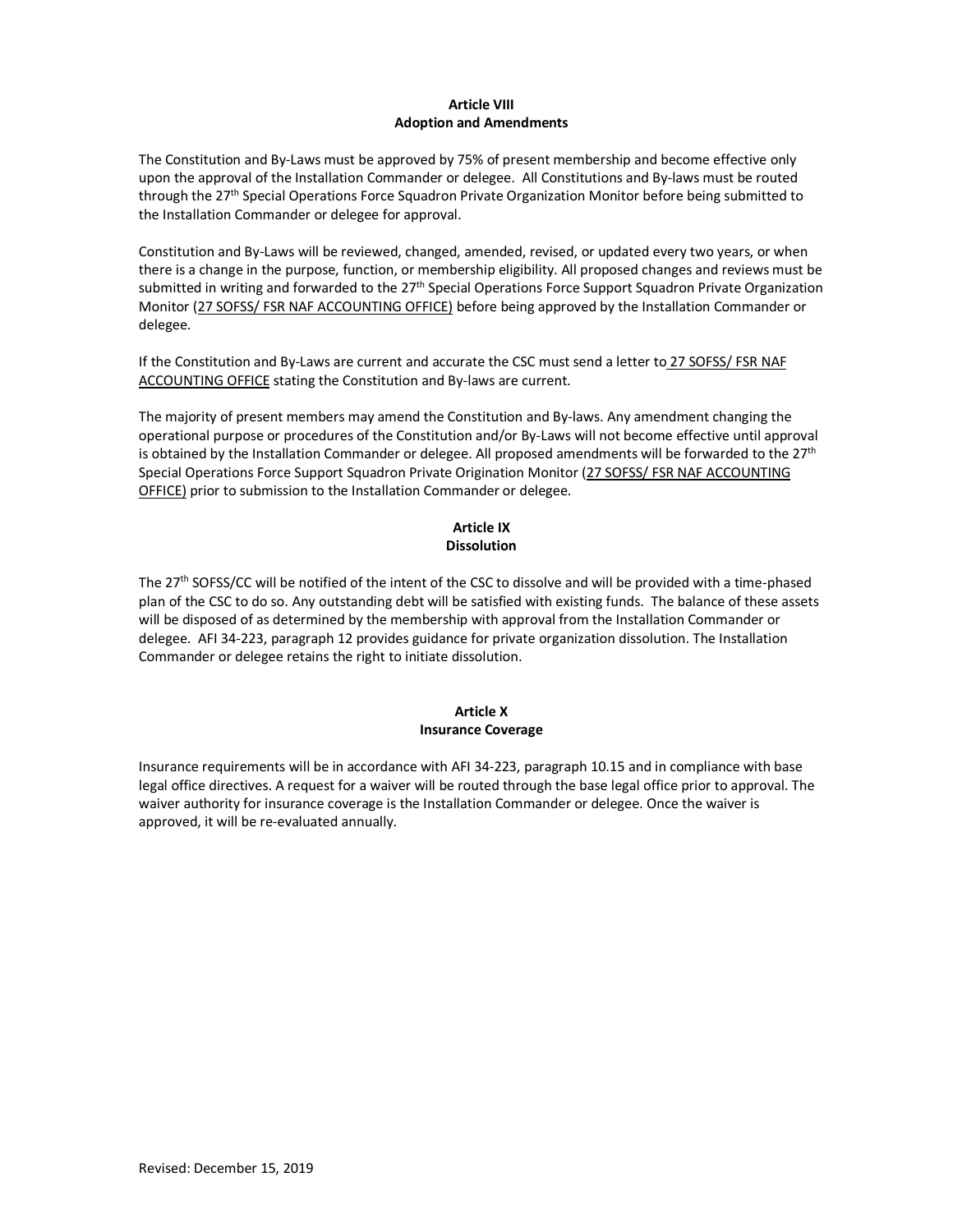# **BY-LAWS**

#### **Article I Duties of Officers**

**Section 1. Duties of the Advisors:** As codified in CSC Constitution Article III Section 1. **Section 2. Duties of the President:** As codified in CSC Constitution Article III Section 2. **Section 3. Duties of the 1st Vice President:** As codified in CSC Constitution Article III Section 3. **Section 4. Duties of the 2nd Vice President:** As codified in CSC Constitution Article III Section 4. **Section 5. Duties of the Secretary:** As codified in CSC Constitution Article III Section 5. **Section 6. Duties of the Treasurer:** As codified in CSC Constitution Article III Section 6. **Section 7. Duties of the Parliamentarian:** As codified in CSC Constitution Article III Section 7.

# **Article II Elections and Voting**

#### **Section 1. Elections:**

Any active member of the CSC may self-nominate to serve as an elected officer of the organization. The member will be listed under the position desired on the Election ballot.

#### **Section 2. Election Process**:

- A. The election of officers shall be held at the April General Membership meeting, and shall be by secret ballot. A plurality vote of the members voting will elect. Any tie shall be resolved by the President's sealed vote, which will be given to the Parliamentarian prior to the counting of votes.
- B. If a candidate is running unopposed, election may be by a show of hands for that office.
- C. Ballots will be prepared, distributed, collected, and counted by the Parliamentarian.
- D. Election shall be open for at least one and one-half (1 1/2) hours, and members shall be informed of the election at least two (2) weeks in advance of the election day. Election hours may be extended beyond one and one-half (1 1/2) hours at the discretion of the Parliamentarian.
- E. Any eligible voting member of the CSC may obtain an absentee ballot from the Parliamentarian. A voting member may request an absentee ballot only for herself or himself. The ballot must be turned in before the close of voting or it will not be counted.
- F. Any member not in good standing shall be prohibited from voting until accrued dues are paid.
- **G.** If a vacancy remains in an executive board position after the annual elections, in the best interest of the club the board may search for a nominee and elect the nominee with a 2/3 vote.

#### **Section 3. Term of Office:**

- A. Installation of newly elected officers shall be held at the May General Membership Meeting.
- B. Officers shall assume their duties upon installation.
- C. Officers shall serve for a period of one (1) year or until their successors are elected or appointed. Officers shall serve no more than two consecutive elected terms in the same position.
- D. Committee chairmen and non-elected Board members (with the exception of the Parliamentarian who is appointed by the President) shall serve for a period of no more than four consecutive years in the same position.

#### **Section 4. Board Vacancies:**

- A. A vacancy occurring in the office of President shall be assumed by the First Vice President.
- B. A vacancy occurring in the office of First Vice President shall be assumed by the Second Vice President.
- C. Should a vacancy occur in the office of Second Vice President or any other elected office, the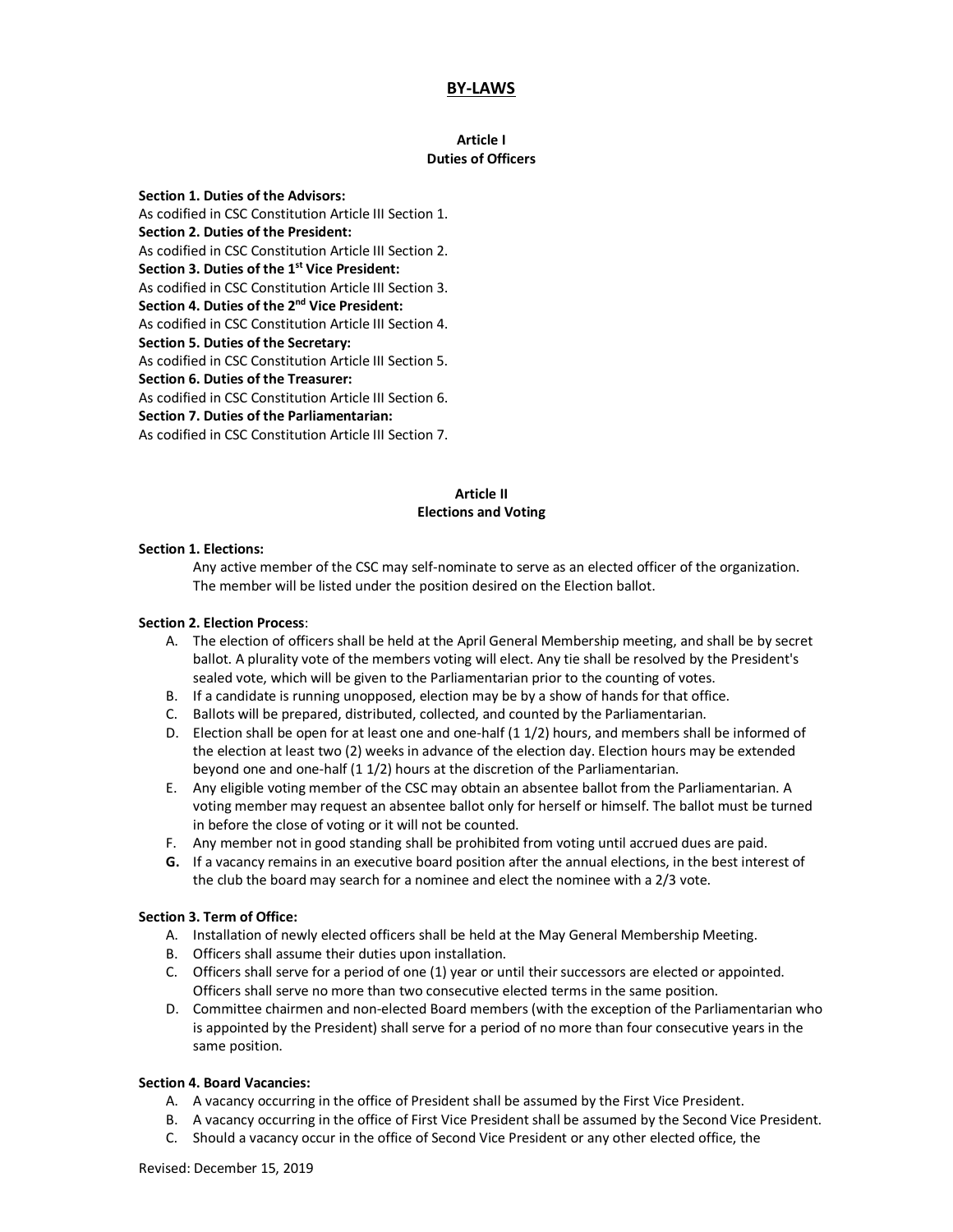President, with the approval of the CSC Board, shall appoint someone to fill the vacancy.

D. A temporary vacancy occurring in any office for a period of fifteen (15) days or more may be filled by appointment of the President. This pro-term appointed officer will assume the duties of the office for the duration of the CSC board year.

# **Section 5. Removal of Officers:**

- A. Elected officers may be removed by a two-thirds vote of the active membership, providing a termination was submitted to the officer thirty days in advance.
- B. Chairpersons and other appointees may be removed at the discretion of the President.
- C. Any board member with 3 absences in a board year will forfeit their position.

## **Section 6. Voting:**

- **A.** The following members of the CSC have votes on the CSC board: 1<sup>st</sup> VP, 2<sup>nd</sup> VP, Secretary, Treasurer, and all appointed members of the board with the exception of the Parliamentarian. The President only votes in the case of a tie, and the members of the Advisory Board do not vote. All CSC Board members except the Parliamentarian have votes with the general membership.
- **B.** Appointed board positions may have proxy co-chairman designated to attend board meeting on behalf of the board chairman. The proxy may vote on behalf of the board member only in the absence of the board member.
- **C.** At any general membership meeting, a quorum shall consist of ten percent (10%) of the voting members. No voting shall take place at a general or special meeting unless the quorum is met. Members of the Advisory Board are not required to be present for a quorum and/or voting.
- **D.** All measures must be approved by a 2/3 majority of the board members present at the board meeting (having met the requirements for a quorum - 51% of voting members…see Article 7).

# **Section 7. Phone/Email/Online Voting:**

If the President determines that an issue must be voted on before the next board meeting he/she will call for a phone/email/online vote.

- **A.** The president will inform the Parliamentarian that the vote must be conducted over the phone/email/online. The Parliamentarian will be informed of the motion and the deadline for voting.
- **B.** The Parliamentarian will organize a notification for the vote and the deadline for voting to be completed. Each person must be given the opportunity to vote by a reasonable deadline.
- **C.** The motion will be posted on the specified media.
- **D.** The Parliamentarian may enlist help if necessary to complete the voting procedure.
- **E.** Records will be kept of phone conversations, email threads and online "chains" for future reference and permanent records.
- **F.** When voting online, motions and voting will be run as it is during a meeting with a timeframe allotted for discussion.
- **G.** At the end of each vote, the votes are tallied and a 2/3 majority of all voting members must be reached to pass the presented motion. (A quorum must first be met of at least 10% of the voting members. See Art. II Sec. 6 C above.)
- **H.** Results will then be posted.

# **Article III Dues or Fees**

- A. Dues, as established by the CSC Board and approved by the general membership, are payable on an annual (June – May) or biannual basis (June-December or January-May).
- B. Dues shall be collected from members with the option to pay annually or biannually. New incoming members will pay a prorated amount beginning January 1. Members whose spouse is E1 to E4 do not pay annual dues.
- C. Once paid for the new fiscal year, dues will not be refunded for any reason.
- D. A change in dues may be established through recommendation of the CSC Board and approval by a majority of the general membership present at a meeting.
- E. Dues are reviewed annually at the Budget meeting.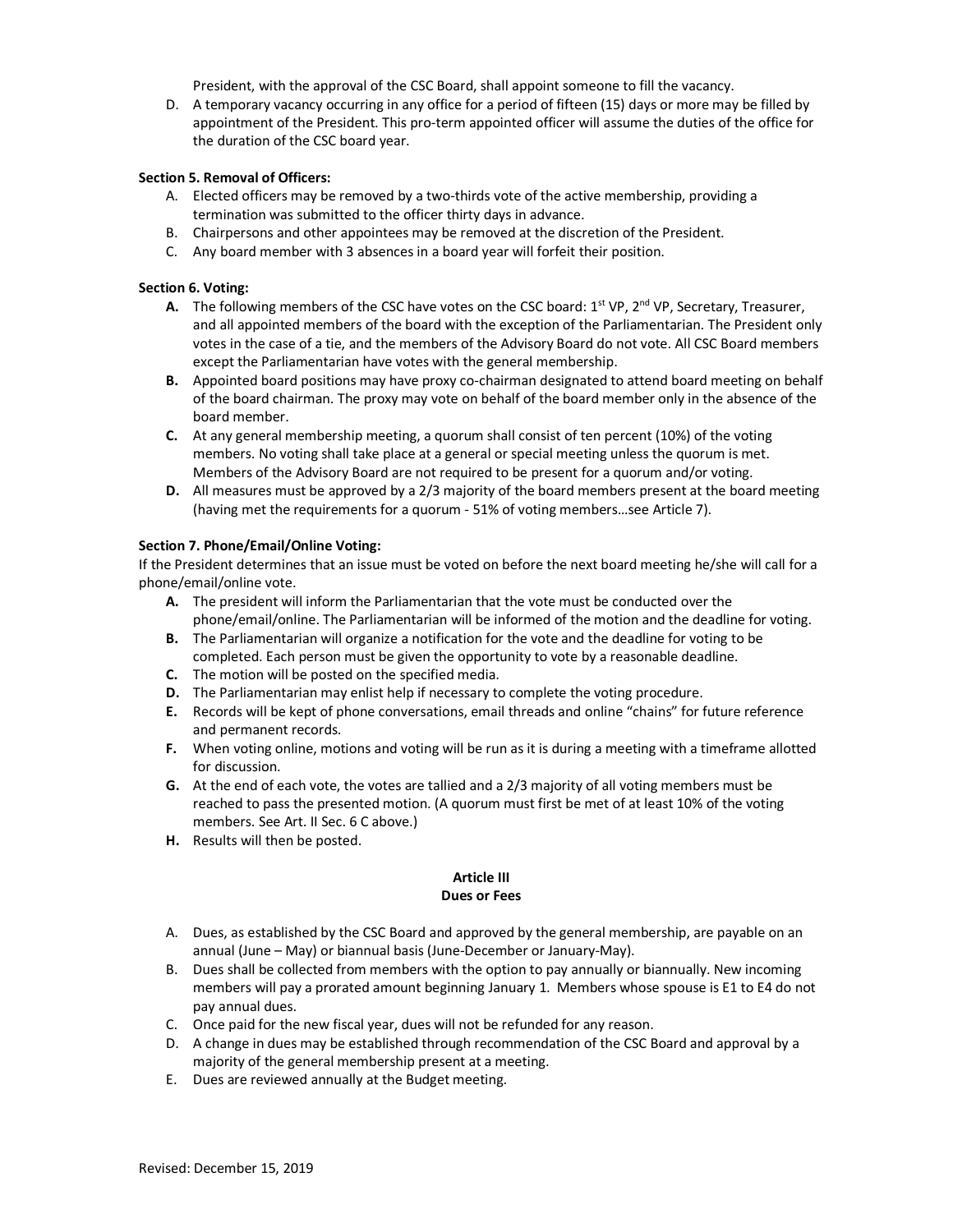#### **ARTICLE IV COMMITTEES**

#### **Section 1. Standing Committees:**

- A. The number of standing committees, their functions and composition will be prescribed by the Executive Board.
- B. Chairpersons of the standing committees will be appointed by the President, with approval of the executive board.
- C. The President may appoint or delete standing committees with approval of the CSC Board.
- D. Standing committee Chairpersons will present monthly reports to the CSC Board.
- E. Annual reports and recommendations will be submitted by each standing committee chairperson in the final month of the CSC year and will be made part of the CSC's permanent records.

#### **Section 2. Special Committees (Budget, Constitution and By-Laws, etc.):**

- A. May be appointed by the President for a specific purpose and cease to exist after its purpose is accomplished.
- B. Present a final report to the Executive Board, which will become a part of the CSC's permanent records.
- C. Special Committee representatives may attend Executive Board Meetings as required by the President, in a non-voting capacity.

# **Section 3. Scholarship Committee**

- A. The Scholarship committee consists of the Scholarship Chairperson, member of the Advisory Group, one Executive Board Member, Treasurer, and any other CSC board member**.**
- B. Members who have a child/dependent who intends to compete for a scholarship are excused from serving on this committee and said vacancy may be filled by appointment of the President (or by the Honorary President if the recused member is an Advisor).
- C. The Scholarship Chairperson appoints judges from the community to judge the scholarship packages. The Scholarship Committee selects winners and allocates awards in April.

#### **Section 4. Thrift Shop Committee**

- A. The CSC will maintain and operate a Thrift Shop IAW AFI 34-223 and the CSC Operating Policies. See the CSC Thrift Shop Operating Policies for additional details.
- B. The Thrift Shop Committee is comprised of a member of the Advisory Group (non-voting), President, Second Vice President, Parliamentarian, Treasurer, Thrift Shop Chair, Thrift Shop Manager and Thrift Shop Assistant Manager. They shall act in an advisory capacity to the Board.
	- a. All matters of policy (operating procedures, budget, employment/termination of employment, fees, etc.) will be determined by the Thrift Shop Committee. To avoid potential conflict of interest in matters involving employment/termination independent contractors will be excused from the committee for the duration of employment/termination discussions.
	- b. The Thrift Shop Committee reviews Thrift Shop Policy and Budget yearly by January.
	- c. The CSC may provide funding for a Thrift Shop Manager and Thrift Shop Assistant Manager as independent contractors if a need is determined by the Thrift Shop Committee. A bond will be provided for any paid independent contractors of the CSC, for the Thrift Shop Chairperson, for cashiers, or for any volunteer as determined appropriate.
	- d. Net proceeds from the Thrift Shop shall be deposited in the CSC Welfare bank account.
	- e. The CSC has determined that Thrift Shop operations require liability and/or fidelity insurance. There is sufficient risk with the operation of the Thrift Shop, the dollar volume of funds and nature/scope of their activities to warrant insurance coverage and treasury bond.